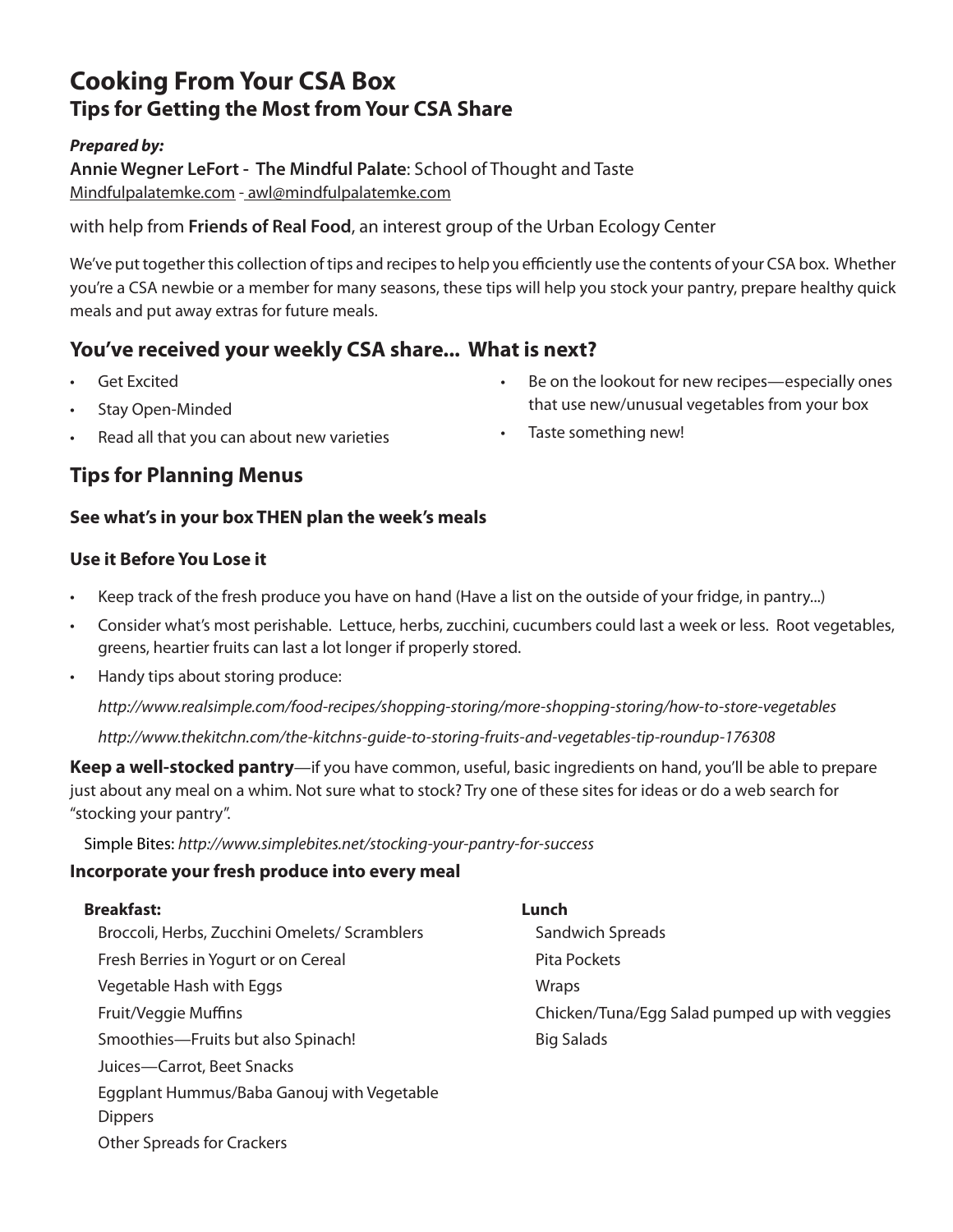#### **Incorporate leftovers in the week's meals**

Consider cooking extra servings for lunches during the week or to go in the freezer for an easy dinner on a busy day. Think about dishes that easily incorporate leftovers such as frittatas or soups.

# **Try some Simple Food Preservation:** Refrigerator Pickles, Freezing, Drying

- Shredded Zucchini
- Blanched Green Beans, Broccoli, Greens, etc.
- • Dried/Frozen Herbs
- **Pestos**

Use basil or other herbs; kale, kohlrabi, etc. Freeze in ice cube tray to use later

# **Have Simple Go-To Recipes**

#### **Dinner**

- Big Salads—add kale, cabbage, herbs to lettuce
- • Lettuce Wraps
- • Soups
- • Vegetarian Entrees
- • Quesadillas
- • Stir-Fry
- • Roasted veggies (especially root vegetables)

#### **Baked Goods/Desserts**

- • Quickbreads—Spinach, Zucchini, Carrot, Squash
- • Fresh Fruits for Dessert
- • Cakes, Pies
- • Ice Cream—Fruits, Herbs

Use the Recipes that come with your CSA Box—branch out from there

# **Basic Vegetable Substitutions:**

Scallions > Leeks > Shallots > Onions

Broccoli > Cauliflower > Kale > Cabbage

Swiss Chard > Kale > Spinach

Zucchini > Summer Squash

Apples > Pears

Pumpkin > Winter Squash > Sweet Potatoes

Potatoes > Sweet Potatoes > Winter Squash

Beets > Turnips

- Roasted Pureed Squash, Pumpkin for Baking, Soups, etc.
- Dried Spinach and Beet Greens (for Soups, Smoothies)
- **Herbal Oils and Vinegars**
- **Make Extras and Freeze** Soups, Stuffed Peppers, Casseroles, Lasagna

# **Stir-Fry Recipe:**

Use a variety of veggies - all cut about the same thickness:

| Carrots  | <b>Bok Choy</b> | <b>Salad Turnips</b> |
|----------|-----------------|----------------------|
| Onions   | Green Beans     | Kohlrabi             |
| Broccoli | <b>Radishes</b> | etc. etc.            |

- Heat a Wok or Large Saute Pan, add high-heat oil (try grapeseed)
- Add denser veggies first so they can cook longer
- • Add more delicate veggies—onions, mushrooms, greens
- Turn up heat and douse lightly with soy sauce and sesame oil
- Serve over noodles or brown rice Optional: Garnish with fresh herbs—cilantro—or sesame seeds

# **Quesadilla Recipe:**

Tortillas (Flour or corn) Cheese

Sliced Peppers, Onions, Sliced/Steamed or Pureed Squash/Pumpkin, Chard/Other Greens Another good combination is sweet potatoes, kale, and cheese

- Heat a large pan or griddle, add high-heat oil, place tortilla, cheese, toppings, more cheese, another tortilla.
- Let one side brown— flatten while cooking if you can—flip and brown other side.
- Transfer to cutting board and cut with knife/rotary cutter
- Serve with sour cream, salsa, guacamole, cilantro, etc.